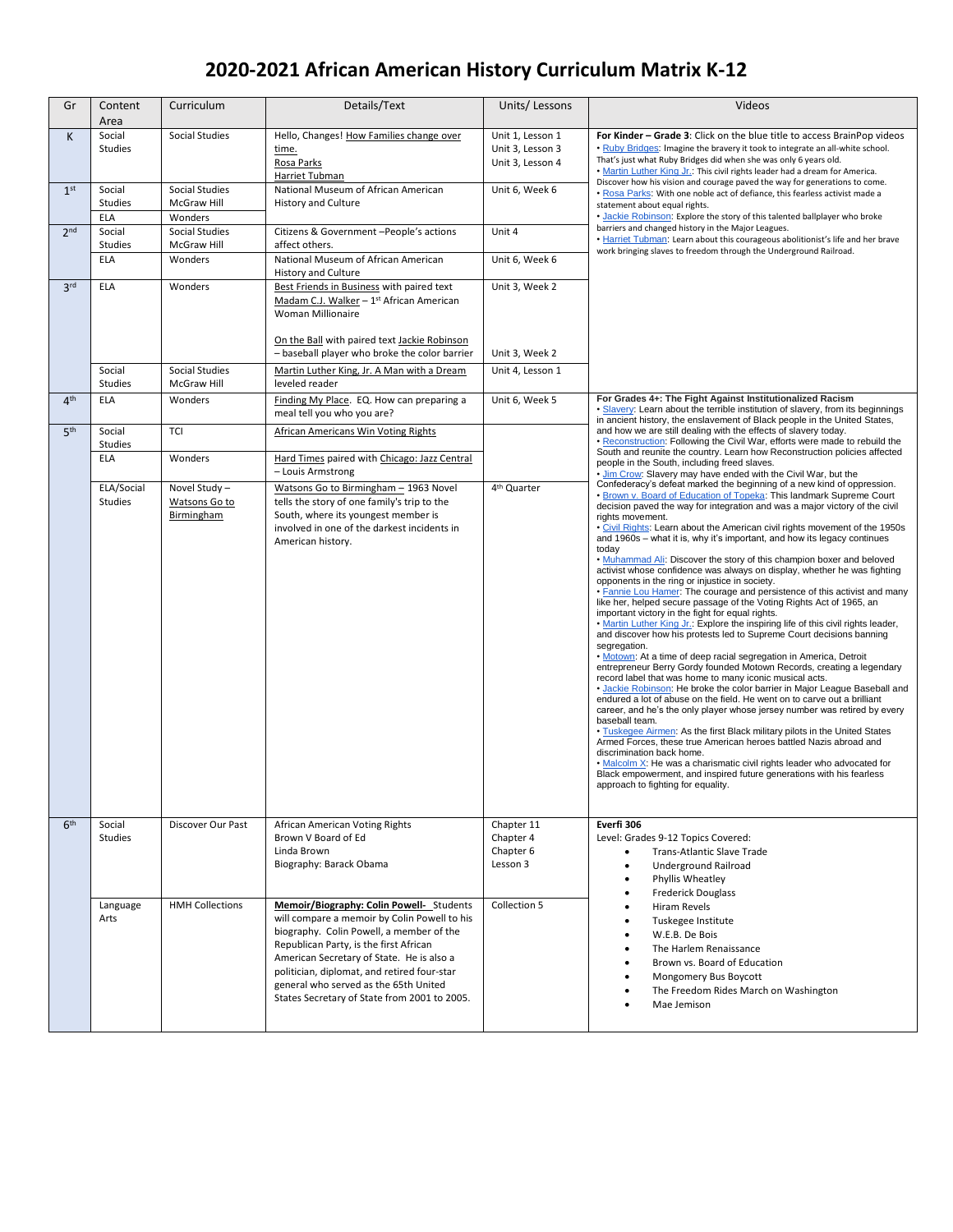| 7 <sup>th</sup> | Civics   | Civics, Economics,     | Revolution '67 Protest: Why and                                                               |                            |                       |
|-----------------|----------|------------------------|-----------------------------------------------------------------------------------------------|----------------------------|-----------------------|
|                 |          | and Geography          | How - Students will understand why people                                                     |                            |                       |
|                 |          |                        | protest against government policies or laws,<br>identify methods for protest, and analyze     |                            |                       |
|                 |          |                        | the conditions under which people choose to                                                   |                            |                       |
|                 |          |                        | protest.                                                                                      |                            |                       |
|                 |          |                        | Selma-to-Montgomery March, 1965 -                                                             |                            |                       |
|                 |          |                        | Civil War & Reconstruction - Students will                                                    |                            |                       |
|                 |          |                        | understand the Civil War and Reconstruction                                                   |                            |                       |
|                 |          |                        | Era brought about the end of slavery and the                                                  |                            |                       |
|                 |          |                        | expansion of civil rights to African Americans<br>through the 13th, 14th, and 15th            |                            |                       |
|                 |          |                        | Amendments.                                                                                   |                            |                       |
|                 |          |                        | Jim Crow - Students will discover the ways                                                    |                            |                       |
|                 |          |                        | state and local governments restricted the                                                    |                            |                       |
|                 |          |                        | newly gained freedoms of African Americans                                                    |                            |                       |
|                 |          |                        | after the Civil War.                                                                          |                            |                       |
|                 |          |                        |                                                                                               |                            |                       |
|                 |          |                        |                                                                                               |                            |                       |
|                 |          |                        |                                                                                               |                            |                       |
|                 |          |                        |                                                                                               |                            |                       |
|                 | Language | <b>HMH Collections</b> |                                                                                               |                            |                       |
|                 | Arts     |                        | Women in Aviation: Students will                                                              | Collection 1               | Video: Bessie Coleman |
|                 |          |                        | understand why Bessie Coleman, the first                                                      |                            |                       |
|                 |          |                        | African American to earn her pilot's license,<br>is such an exciting and important figure in  |                            |                       |
|                 |          |                        | aviation.                                                                                     |                            |                       |
|                 |          |                        |                                                                                               |                            |                       |
|                 |          |                        | Memoir: from Mississippi Solo by Eddy                                                         |                            |                       |
|                 |          |                        | Harris- Eddy Harris is an African American<br>writer and adventurer who chronicled his        | Collection 3               |                       |
|                 |          |                        | risky canoe trip down the entire length of                                                    |                            |                       |
|                 |          |                        | the Mississippi River in 1980. He has also                                                    |                            |                       |
|                 |          |                        | written about adventurous journey's in                                                        |                            |                       |
|                 |          |                        | other southern regions and in Africa.                                                         |                            |                       |
|                 |          |                        | <b>History Writing: from "The Most Daring of</b>                                              |                            |                       |
|                 |          |                        | Our Leaders"- Students will understand the                                                    |                            |                       |
|                 |          |                        | many changes in the United States that                                                        |                            |                       |
|                 |          |                        | occurred over the past few decades for                                                        |                            |                       |
|                 |          |                        | African Americans paired with a speech by<br>John Lewis.                                      |                            |                       |
|                 |          |                        |                                                                                               |                            |                       |
|                 |          |                        | John Lewis: Speech from the Democratic                                                        |                            |                       |
|                 |          |                        | National Convention. Lewis has served as                                                      |                            |                       |
|                 |          |                        | the U.S. Representative of Georgia's Fifth<br>Congressional District since his election to    | 7 <sup>th</sup> -Grade HMH |                       |
|                 |          |                        | Congress in 1986. In his speech to the                                                        | Close Reader               |                       |
|                 |          |                        | Democratic National Convention, delivered                                                     |                            |                       |
|                 |          |                        | in Charlotte, North Carolina, in 2012, Lewis                                                  |                            |                       |
|                 |          |                        | talks about the progress America has made                                                     |                            |                       |
|                 |          |                        | since he made an earlier trip to Charlotte in<br>1961.                                        |                            |                       |
|                 |          |                        |                                                                                               |                            |                       |
|                 |          |                        | A Poem for My Librarian Mrs. Long by Nikki                                                    |                            |                       |
|                 |          |                        | Giovanni: Nikki Giovanni is an African                                                        | Collection 6               |                       |
|                 |          |                        | American author and poet who became a<br>part of a movement of African American               |                            |                       |
|                 |          |                        | writers who were finding new ways to                                                          |                            |                       |
|                 |          |                        | express pride in their distinct culture.                                                      |                            |                       |
| 8 <sup>th</sup> | Social   | Discover Our Past      | Seeing the Light: Underground Railroad, Civil<br>War, Antislavery movement, and Civil Rights. | Chapter 14                 |                       |
|                 | Studies  |                        |                                                                                               | Lesson 4                   |                       |
|                 |          |                        | Biography: Barack Obama                                                                       | Chapter 18                 |                       |
|                 |          |                        | Second Presidential Inaugural Address by                                                      | Lesson 3                   |                       |
|                 |          |                        | Abraham Lincoln                                                                               |                            |                       |
|                 |          |                        | African Americans in the Civil War                                                            | Chapter 16<br>Lesson 2     |                       |
|                 |          |                        | Freedom's Journal, First African American<br>Newspaper in the US.                             |                            |                       |
|                 |          |                        | People of the South                                                                           |                            |                       |
|                 |          |                        | Challenges to Slavery                                                                         |                            |                       |
|                 |          |                        | African Americans in the Civil War                                                            |                            |                       |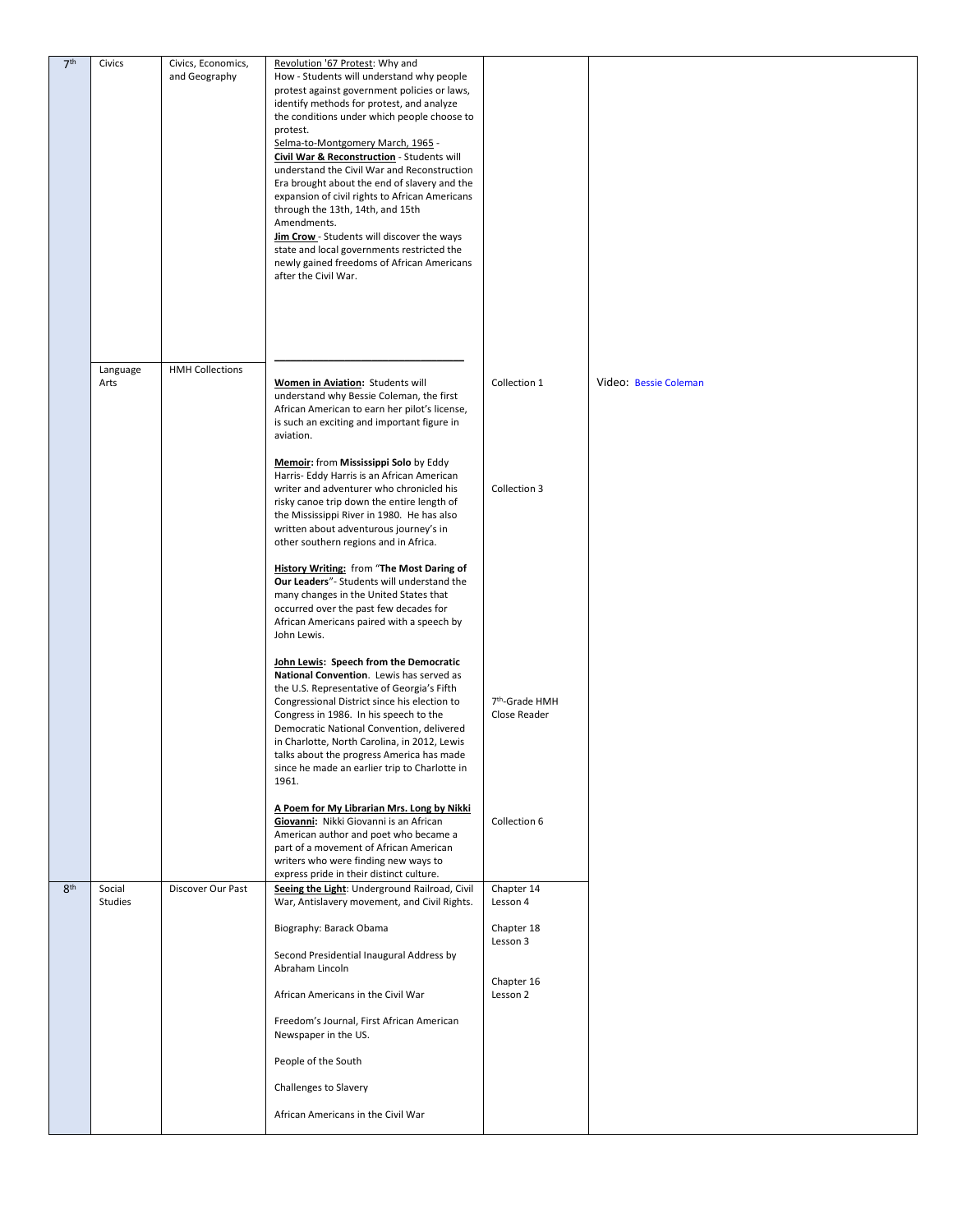|                  | Language<br>Arts                          | <b>HMH Collections</b> | Autobiography: from Narrative of the Life<br>of Frederick Douglass, an American Slave-<br>Students will understand that Frederick<br>Douglass was born into enslavement at a<br>time when slavery was still legal in many<br>states in the Union. He escaped slavery in<br>1838 and went on to become a famous<br>speaker and writer, fighting to abolish<br>slavery.<br><b>Biography: from Harriet Tubman:</b><br><b>Conductor on the Underground Railroad-</b><br>Students will understand that before the<br>Civil War, many enslaved people fled north<br>to freedom along the Underground Railroad.<br>One of the Underground Railroad's most<br>famous "conductors" was Harriet Tubman.<br><b>Historical Writing: My Friend Douglass-</b> | Collection 3                                                     | America the Story of Us:<br><b>Fredrick Douglass</b><br><b>Harriet Tubman</b>                                                                            |
|------------------|-------------------------------------------|------------------------|-------------------------------------------------------------------------------------------------------------------------------------------------------------------------------------------------------------------------------------------------------------------------------------------------------------------------------------------------------------------------------------------------------------------------------------------------------------------------------------------------------------------------------------------------------------------------------------------------------------------------------------------------------------------------------------------------------------------------------------------------|------------------------------------------------------------------|----------------------------------------------------------------------------------------------------------------------------------------------------------|
|                  |                                           |                        | Students will understand the similarities<br>between Abraham Lincoln and Frederick<br>Douglass. For example, both men were born<br>poor, self-educated, and rose to<br>prominence, one as the sixteenth President<br>of the United States, and the other as a<br>powerful orator and influential abolitionist.                                                                                                                                                                                                                                                                                                                                                                                                                                  | 8 <sup>th</sup> -Grade HMH<br><b>Collections Close</b><br>Reader |                                                                                                                                                          |
| <b>gth</b>       | Human<br>Geography                        | Human Geo              | The Great Migration between 1916 - 1970<br>racial discrimination and Jim Crow laws in<br>the south, sharecroppers struggle to survive<br>Geography of the Caribbean Islands                                                                                                                                                                                                                                                                                                                                                                                                                                                                                                                                                                     |                                                                  | High school students should be Introduced writings of strength,<br>resilience, and leadership from the African American community<br>throughout history. |
|                  | Language<br>Arts                          | <b>HMH Collections</b> | I Have a Dream Speech by Martin Luther<br>King Jr. - Students will understand that<br>Martin Luther King Jr. was a catalyst for<br>social change in the 1950s and 1960s.<br>Preaching a philosophy of nonviolence, he<br>galvanized people of all races to participate<br>in boycotts, marches, and demonstrations<br>against racial injustices.<br>Excerpt from Nobody Turn Me Around: A<br>People's History of the 1963 March on<br>Washington- Students will understand a<br>detailed account of the "I Have a Dream"<br>speech including first-hand accounts from<br>people who were on the National Mall that<br>day.                                                                                                                      | Collection 2                                                     | America The Story of Us: March on Washington                                                                                                             |
| 10 <sup>th</sup> | US History<br>Florida<br>World<br>History | Pearson                | <b>Origins of Slavery in Africa</b><br>This lesson describes slavery on African<br>societies. Students will study the economic,<br>social, and political forces that were at work<br>to develop African slave trade.<br>Reconstruction<br>Students will understand the civil rights of<br>former slaves; freedmen in the South.<br>Segregation to Integrated Education: The<br>Little Rock 9- Students will understand how<br>the Civil Rights movement used every<br>available means to achieve equal rights.<br>Madame CJ Walker: First African American<br>Female Millionaire                                                                                                                                                                |                                                                  |                                                                                                                                                          |
|                  | Language<br>Arts                          | <b>HMH Collections</b> | Letter from Birmingham Jail- Students will<br>understand that Martin Luther King Jr. was<br>jailed along with many of his supporters for<br>initiating a nonviolent protest in 1963<br>against lunch counter segregation in<br>Birmingham, Alabama. While in jail, King<br>wrote this letter in response to the local<br>clergy.                                                                                                                                                                                                                                                                                                                                                                                                                | Collection 6                                                     |                                                                                                                                                          |
|                  |                                           |                        | Speech at the March on Washington by<br>Josephine Baker-Students will understand<br>Josephine Baker's contribution to the fight<br>for civil rights, refusing to perform for a<br>segregated audience and eventually<br>adopting 12 multiethnic children in 1963.                                                                                                                                                                                                                                                                                                                                                                                                                                                                               | 10th-Grade HMH<br><b>Collections Close</b><br>Reader             |                                                                                                                                                          |